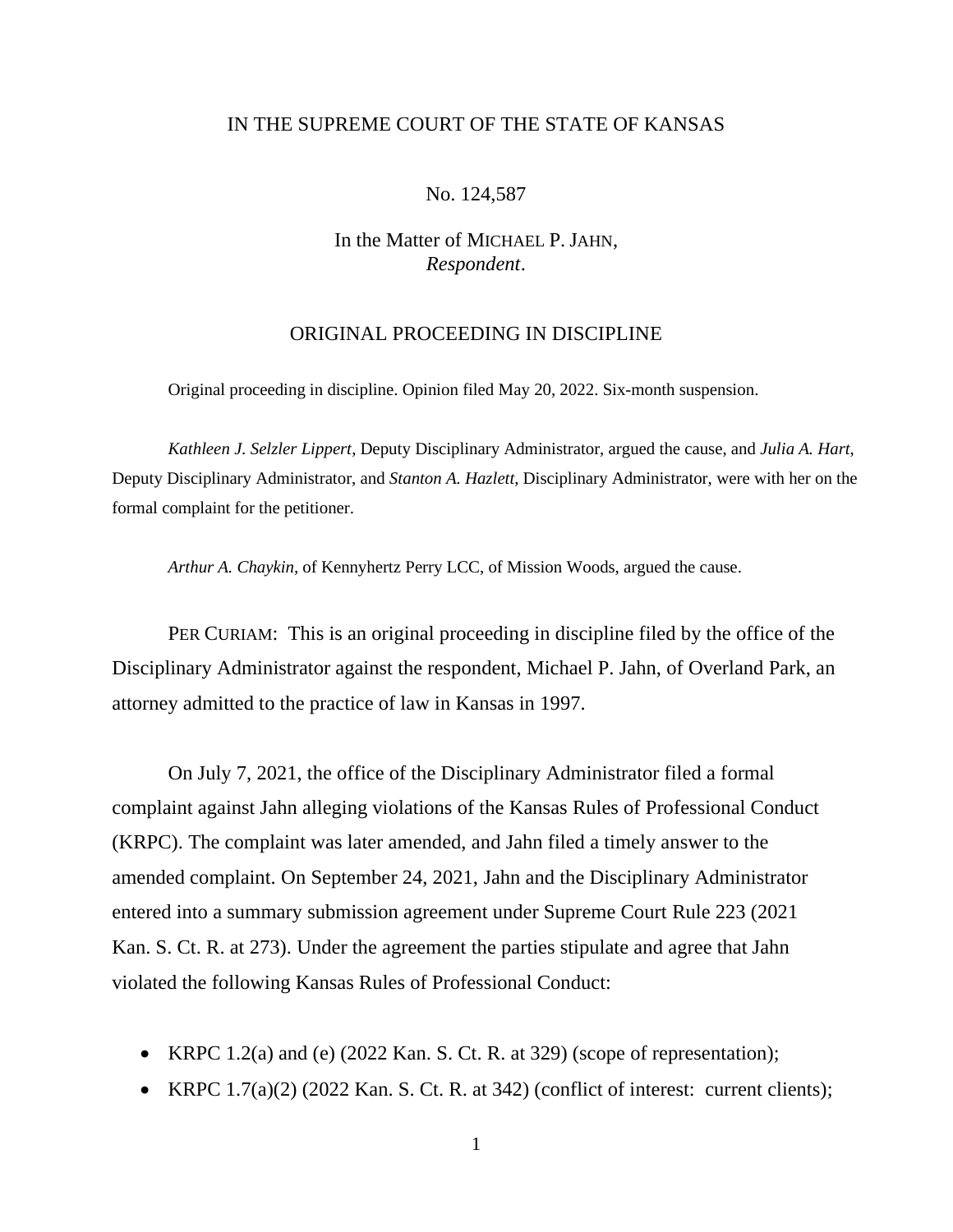- KRPC 4.1(a) (2022 Kan. S. Ct. R. at 403) (truthfulness in statements to others);
- KRPC 4.2 (2022 Kan. S. Ct. R. at 404) (communication with person represented by counsel);
- KRPC 8.4(a), (c), and (d) (2022 Kan. S. Ct. R. at 434) (misconduct); and
- KRPC 8.5 (2022 Kan. S. Ct. R. at 435) (jurisdiction).

# FACTUAL AND PROCEDURAL BACKGROUND

The relevant portions of the parties' summary submission are quoted below.

- "1. Findings of Fact: Petitioner and Respondent stipulate and agree that Respondent engaged in the misconduct alleged as follows:
	- "a. Respondent, Michael P. Jahn is an attorney at law, Kansas Attorney Registration No. 17605. He was admitted to the Kansas Bar on April 25, 1997.
	- "b. Respondent did not hold an active Kansas license from October 13, 2005, through March 19, 2020; approximately 14 years. Respondent was administratively suspended during this period. He was not licensed to practice law in any jurisdiction during the time his Kansas license was suspended from October 2005—March 2020. Respondent's active license was reinstated on March 20, 2020.
	- "c. Respondent submitted his most recent attorney registration on June 20, 2021.
	- "d. In November 2017, Respondent entered into a diversion agreement for violations of KRPC 5.5(a) and (b)(2) for unlicensed practice of law. This diversion was based on Respondent working for the Omaha, Nebraska Office of Social Security Administration as an attorney advisor/ decision writer after his Kansas license to practice law was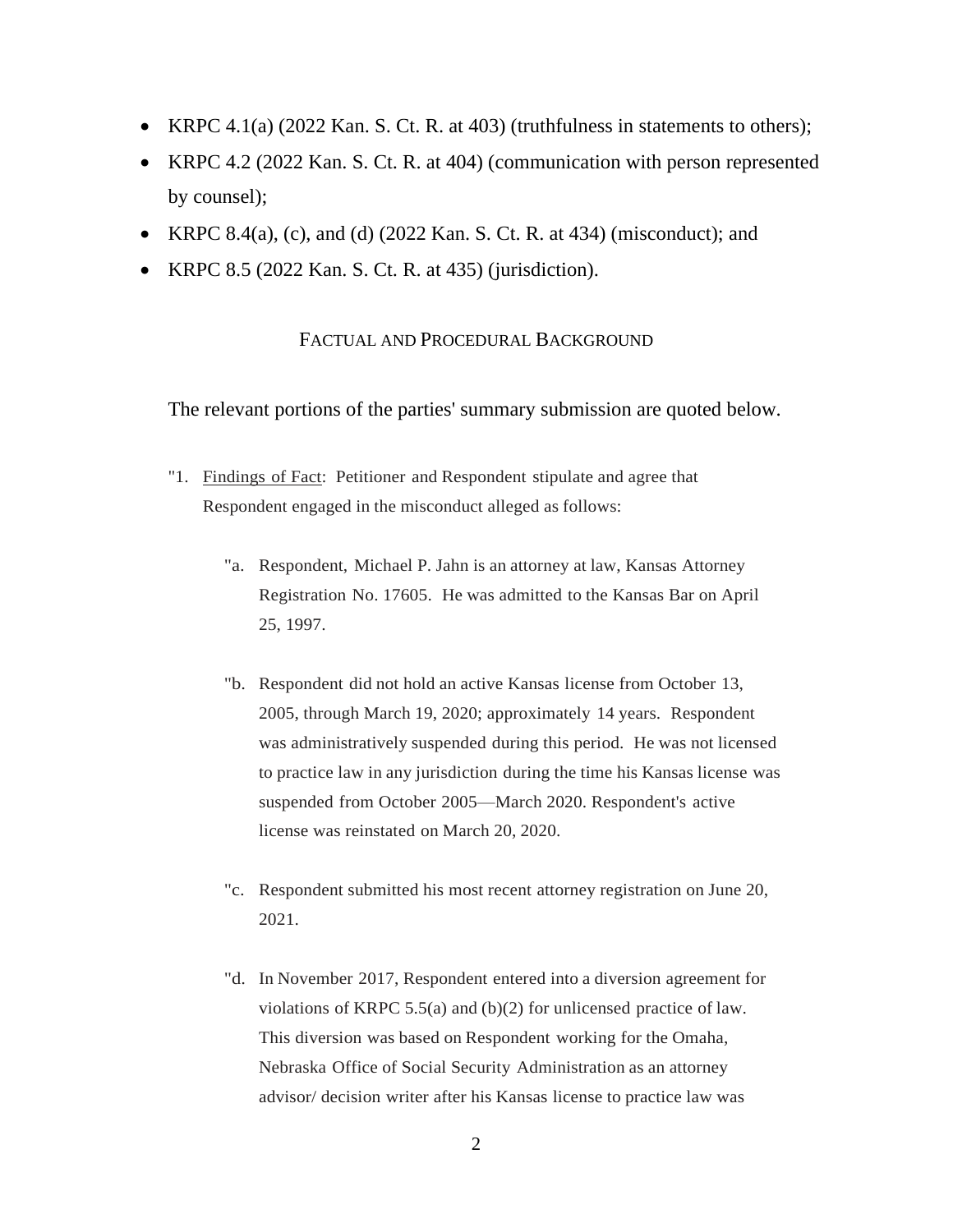administratively suspended and not being licensed to practice in any jurisdiction. Respondent asserted that he did not need a license to practice law because he was more of a 'scribe' than an attorney decision writer for the Social Security Administration. Respondent successfully completed this diversion, and it was dismissed in January 2019.

- "e. On July 29, 2020, Patrick M. Flood (opposing counsel) filed a complaint with the Kansas Disciplinary Administrator's Office. He provided supplemental complaint information on August 11, 2020. This complaint was assigned investigation number DA 13,548. Mr. Flood represented Skutt Catholic High School. Respondent represented S.D. who was employed as a teacher for Skutt Catholic High School.
- "f. In February 2020, Respondent and S.D. were living at the same residence in Omaha, Nebraska, and contemplating marriage. At the time, S.D. was employed as a teacher for Skutt Catholic High School in Omaha Nebraska and Respondent was working for a restaurant. Later, Respondent started working for the Small Business Administration (SBA) in July 2020.
- "g. On March 26, 2020, S.D. was notified by her employer that her teaching contract would not be renewed for the next academic school year. S.D. was distraught and believed she was a victim of discrimination.
- "h. On March 28, 2020, Respondent and S.D. signed a 'Retainer Agreement for Attorney Services.' This document stated that S.D. retained Respondent for an employment discrimination case related to her employment as a teacher for Skutt school in Omaha Nebraska. This retainer agreement stated that Respondent's work was 'pro bono' and he agreed to not charge the client; however, Respondent reserved the authority to 'seek attorney's fees.' Additionally, this document limited the scope of Respondent's representation. This was Respondent's first private law case in over two decades.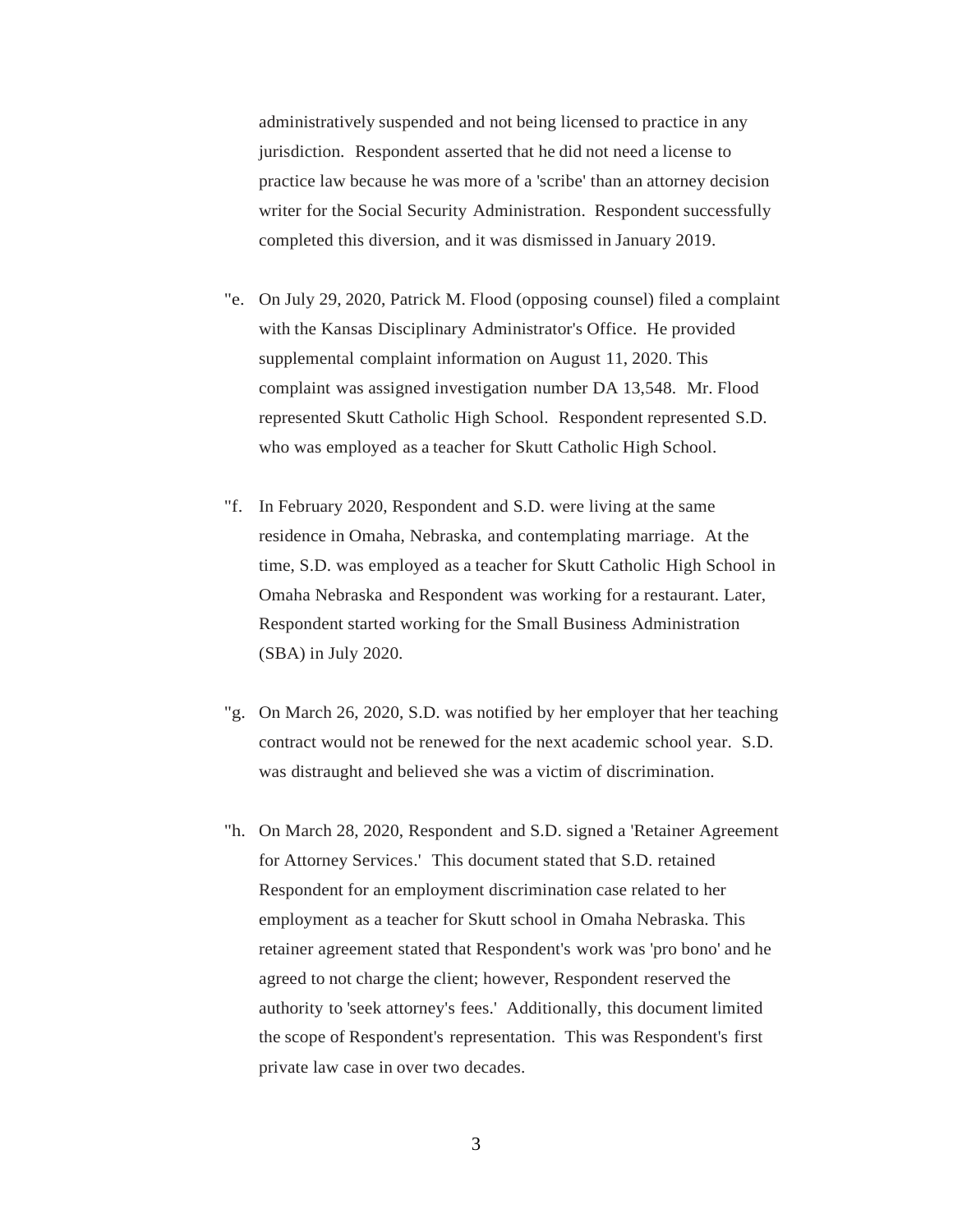- "i. The March 28, 2020, retainer agreement stated that Respondent was licensed in the State of Kansas and the 'Federal District of Nebraska.' Respondent applied for a Nebraska Federal District Court license on April 30, 2020 and was granted a U.S. District Court of Nebraska license on May 4, 2020; approximately a month after the retainer agreement was signed. Respondent provided the retainer agreement with false information to the Office of Disciplinary Administrator as part of his response to the investigation.
- "j. On May 15, 2020, Respondent sent a demand letter to the president of Skutt school; Client S.D.'s employer. Respondent's letterhead includes his law office name, address, and email; specifically,

The Law Offices of Michael P. Jahn 5907 N. 294 Circle Valley, Nebraska 68064 Michael@JahnLawFirm.com

- i. Respondent's office letterhead address on his demand letter does not coincide with any address on his Kansas Attorney Registration forms listing his home or business address.
- ii. Respondent's office letterhead address on his demand letter is identified as a single-family home. Respondent was living at Client S.D.'s home and this was not their home address.
- "k. Respondent's demand letter to Skutt school stated that he had been retained to represent S.D. and his client was willing to settle. Respondent articulated the reasons for the demand letter. Additionally, he stated that his client was willing to settle for \$122,666, an amount approximately equivalent to her 2020 salary of \$62,000, benefits of \$35,000, and attorney fees to date are \$25,666.' Respondent concluded that he expected a response within seven days. Respondent's statement that 'attorney fees to date are \$25,666' misrepresented the facts. Respondent's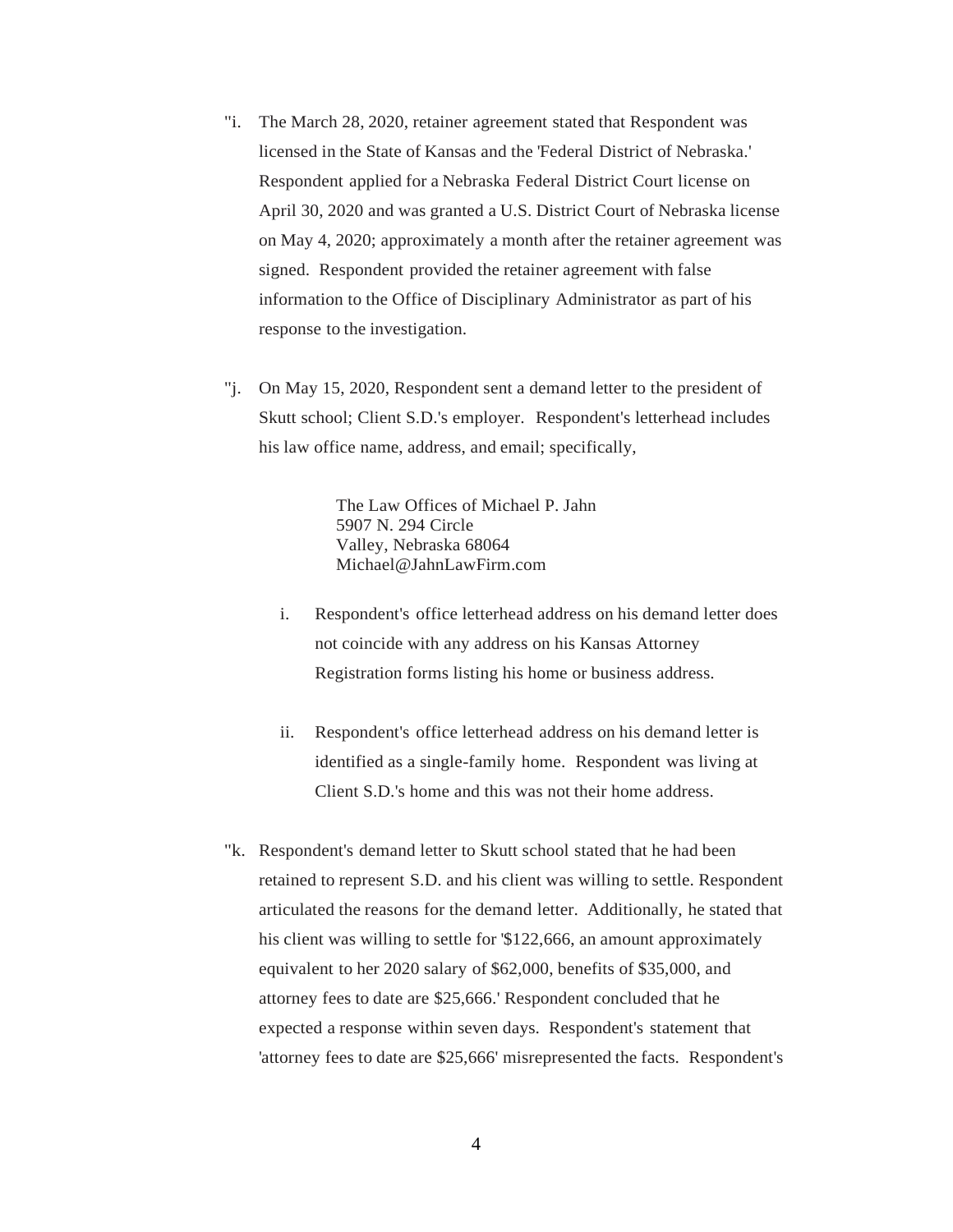'Retainer Agreement for Attorney Services' clearly stated that his work was pro bono.

- "l. On May 22, 2020, opposing counsel sent a reply letter to Respondent. This letter asked Respondent to refer any future correspondence regarding the matter to opposing counsel. This letter denied the claims of discrimination.
- "m. The last day of classes was May 15, 2020, and grades were due from teachers on May 22, 2020.
- "n. On May 29, 2020, Respondent emailed opposing counsel because Client S.D.'s school email and school Google Drive had been deactivated. Respondent asked that his client be granted access for a limited period of time. The school gave Client S.D. limited access on June 2, 2020, on the condition that she only forward emails she needs to her own personal account and agree not to initiate any emails to any third parties while in the email account.
- "o. On July 1, 2020, Respondent emailed opposing counsel because Client S.D. had been asked to return the school laptop and iPad. Respondent advised opposing counsel that his client was 'on the fence' about whether to continue or drop a suit against the school; but Respondent's impression was that she would be willing to drop her lawsuit if she could keep her digital devices which she needed to apply for jobs, draft resumes, cover letters, and complete on-line applications for employment.
- "p. On July 7, 2020, opposing counsel emailed Respondent and said if Client S.D. would sign a release of claims and pledge not to disparage the school on social media, the school would transfer ownership of the laptop to her. Opposing counsel was not sure what 'digital devices' Respondent referenced in his email. Later that same day, Respondent replied to opposing counsel and indicated that S.D. agreed.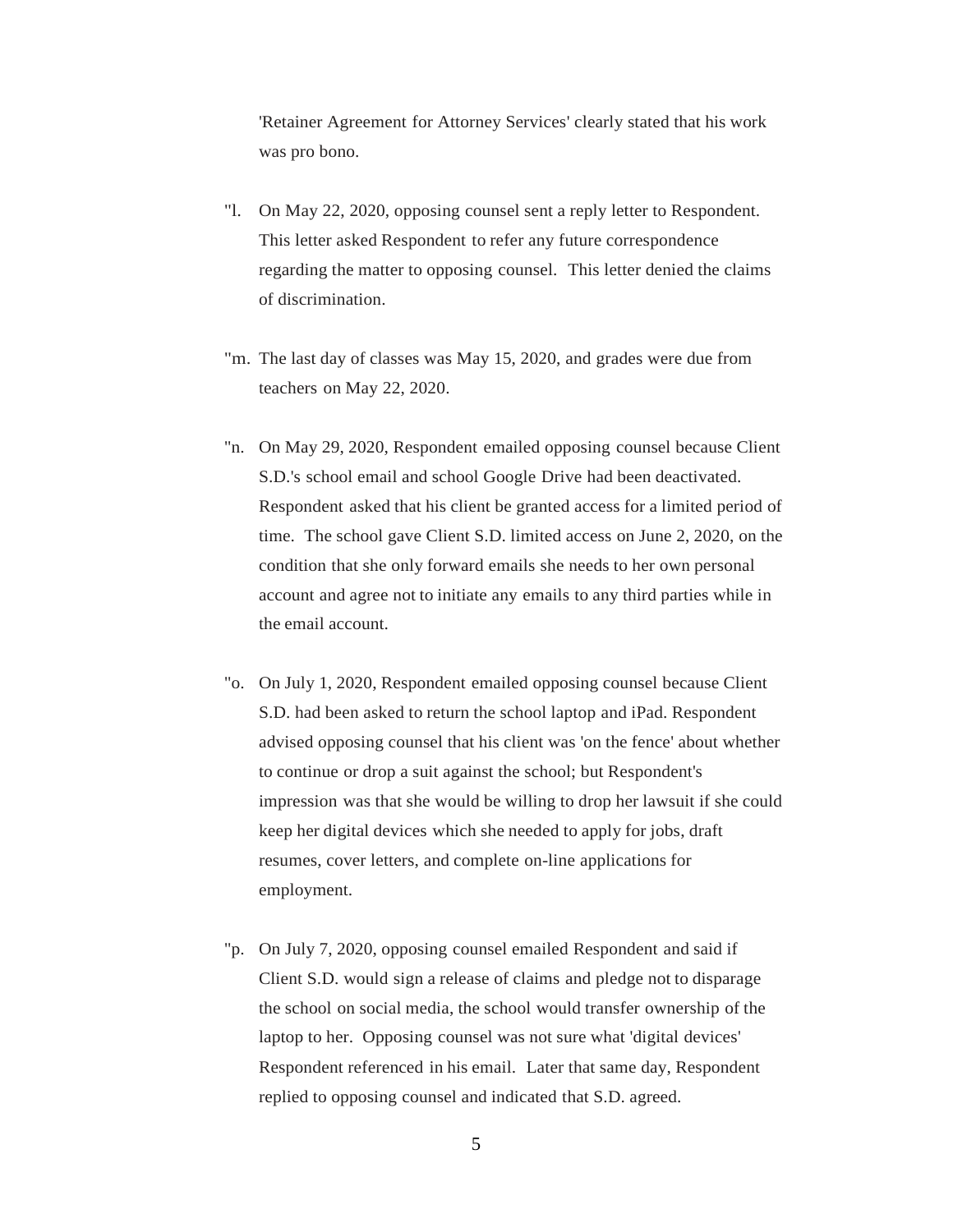- "q. On July 9, 2020, opposing counsel sent an email to Respondent. This email said that a proposed release agreement was attached for review and consideration by Respondent and his client.
- "r. On July 16, 2020, opposing counsel sent an email to Respondent. In this follow up email he asked if Respondent had any thoughts about the draft previously sent for his review. The same document attached to the July 9th email was also attached to this email.
- "s. Later that same morning Respondent replied to opposing counsel. In this reply email, Respondent said:

#### 'Patrick,

'Yes, I have a few thoughts. To be straight with you, I was weighing the news this past week about the Catholic Church reportedly mis-using Emergency Disaster Loan that, if true, will get the Church in hot water. I have no certainty that Skutt was involved in the misappropriation of funds, even though I'm sure (Client S.D.) was counted for their receipt of the PPP and EIDL loans. After weighing this information and consulting with my client, she is inclined to move forward and put this behind her.

'My schedule has been very busy so I anticipate returning my modifications in a day or so.

'Michael'

- "t. Respondent did not send his thoughts or proposed modifications to opposing counsel; as he stated in his July 16th email.
- "u. On Sunday, July 26, 2020, 4:35 pm, Respondent sent an email to the president of Skutt school, who was opposing counsel's client. This email said: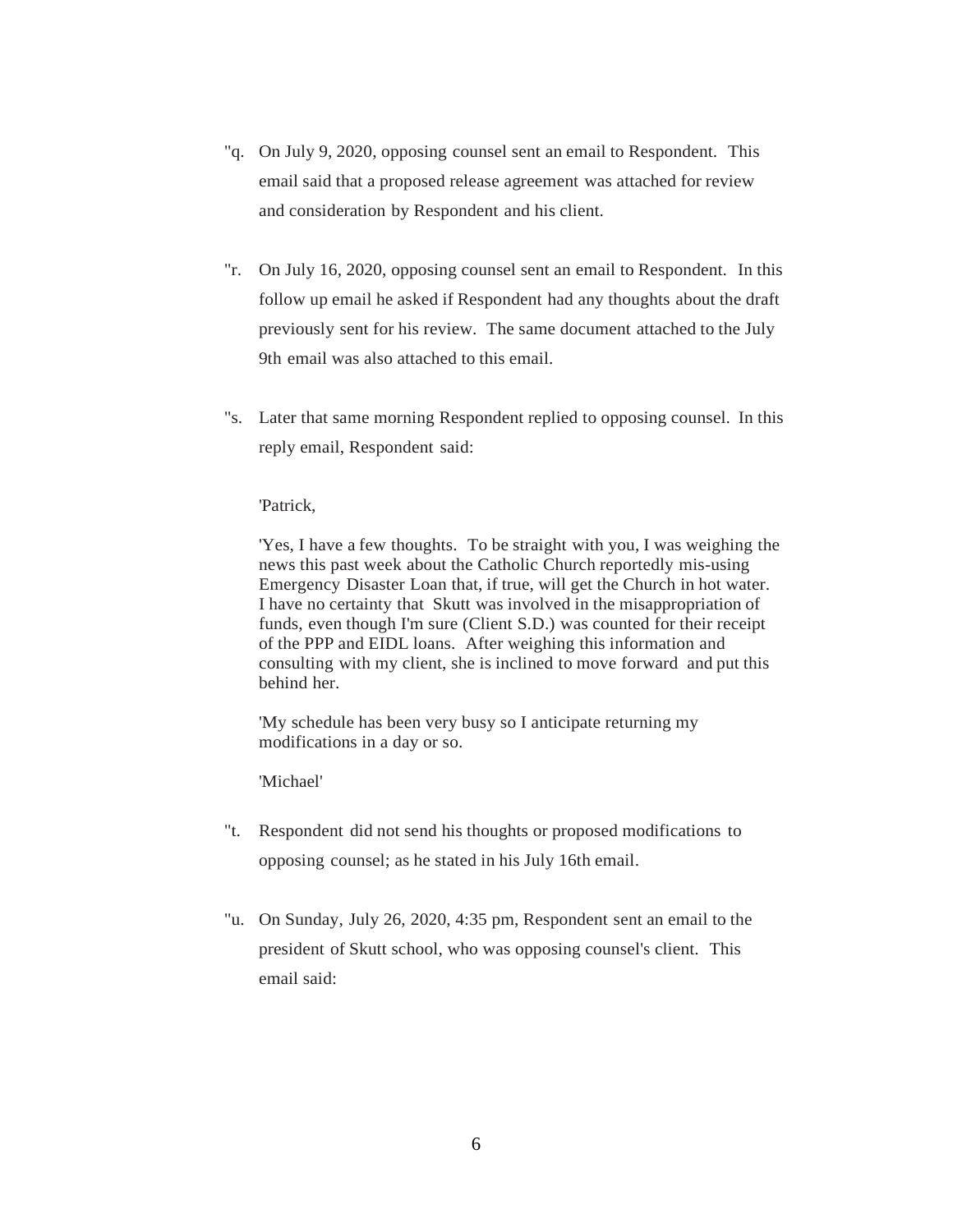'Dear Mr. Moore:

'Your attorney and I have been in consultation about a settlement between Skutt Catholic and (S.D.) pertaining to her employment discrimination lawsuit. The document releasing Skutt Catholic is attached to this email.

'While she has already signed this document, I wanted you to be aware of a conversation I had with her father, a renowned and wealthy neonatologist, who informed me that you were extremely short-sighted in not renewing her contract, especially in a pandemic and in light of his long history of philanthropic giving to Catholic organizations.

'Regardless, the settlement is signed and my client would like to move past this unfortunate incident as I am sure your (sic) are. Please sign the document and send it back to me so I can pass it on to my client.

'Sincerely,

'Michael Jahn, Esq.'

- "v. Respondent attached a document to his July 26, 2020, email to the president of Skutt school. This document was signed by Client S.D. and included significant changes from the draft document sent by opposing counsel. The unilateral changes added some language and deleted some language. One addition stated that the employer will sign the document or notify counsel of any modification, or it will be deemed to be signed by the employer within 21 days of the receipt of the document.
- "w. Respondent implied, in the cover email to opposing counsel's client, that the document he attached and sent to opposing counsel's client was the product of 'consultations' with opposing counsel. This was a material misrepresentation. The changes were unilateral and were not the product of 'consultations'. Further, Respondent told opposing counsel in his July 16, 2020, email that 'Yes, I have a few thoughts.' about changes and concluded this email by stating, 'I anticipate returning my modifications in a day or so.'
- "x. The President of the school, opposing counsel's client, did not comply with Respondent's request to sign the document that Respondent sent to him with his July 26, 2020, email.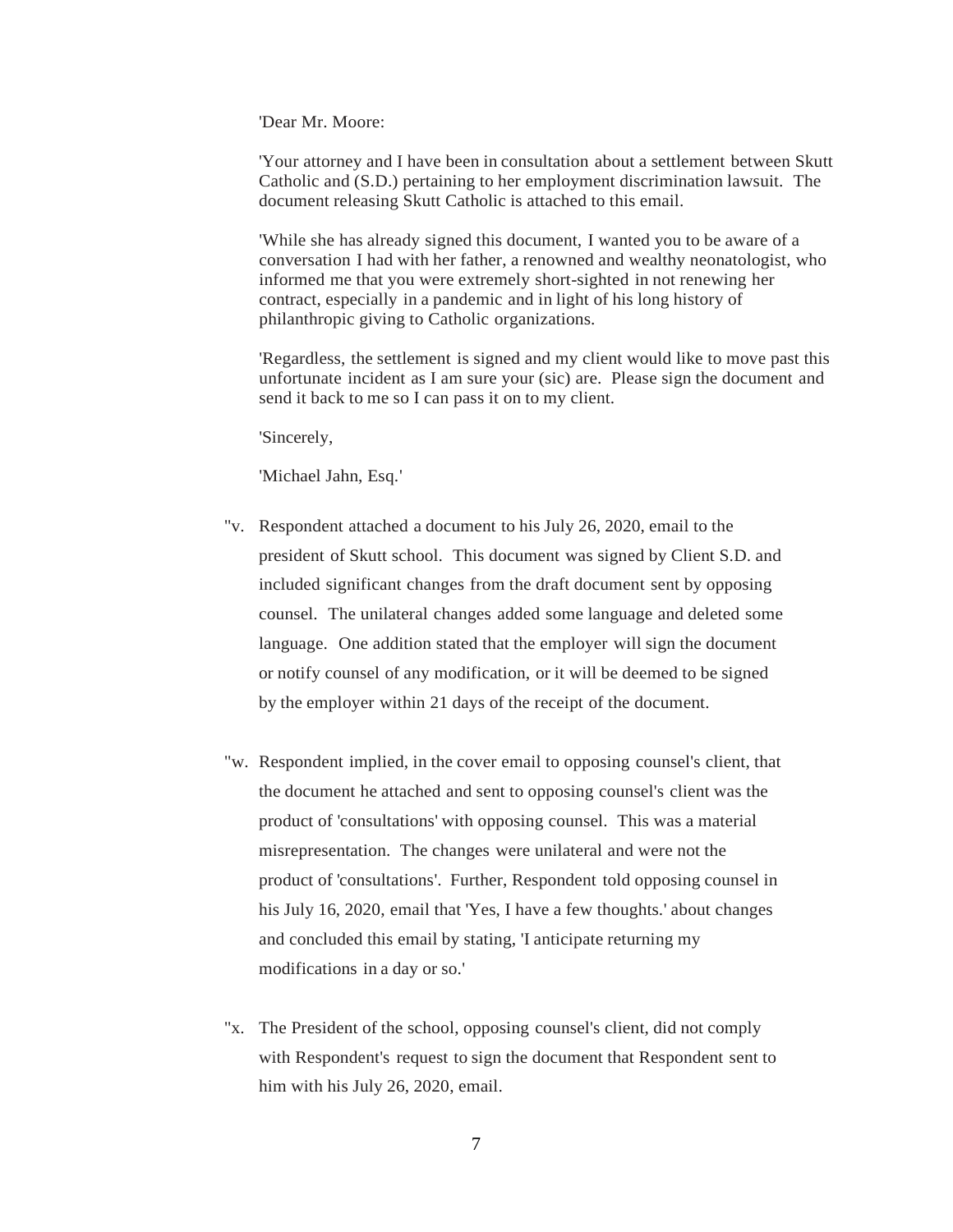- "y. On Monday, July 27, 2020, opposing counsel sent an email to Respondent. Opposing counsel pointed out that Respondent knew Skutt school had legal counsel and that a draft proposed settlement agreement had been sent to Respondent, which opposing counsel was waiting for Respondent to provide proposed changes. Additionally, this email pointed out that Respondent had no right to contact his client directly and criticize his actions and change the document behind his back. Finally, this email concluded that Skutt rejects the settlement agreement forwarded directly to opposing counsel's client for signature.
- "z. Later that same day, Respondent replied to opposing counsel. Respondent claimed that he was directed to communicate directly with opposing counsel's client because the draft settlement contained that direction.
- "aa. Later that afternoon, opposing counsel sent an email response to Respondent. Opposing counsel refuted Respondent's claim that he was directed to communicate directly with opposing counsel's client.
- "th. Respondent repeated his claim, that he was directed to communicate directly with opposing counsel's client, in his August 10 and 31, 2020 answers to the disciplinary complaint. In his August 10, 2020, written response, Respondent described the complaint as 'relatitory (sic), vindictive, untrue, and inappropriate.' Additionally, he stated, 'In light of the frivalness (sic) of this complaint during a public emergency, I request that this complaint be dismissed.'
- "cc. Respondent provided a different explanation for his conduct of sending an email on July 26, 2020, directly to opposing counsel's client in his Answer to the Amended Formal Complaint and attached exhibits which included his affidavit. Respondent asserted that his client and future wife was so emotionally distraught she insisted that Respondent send the email directly to the school president. Respondent complied because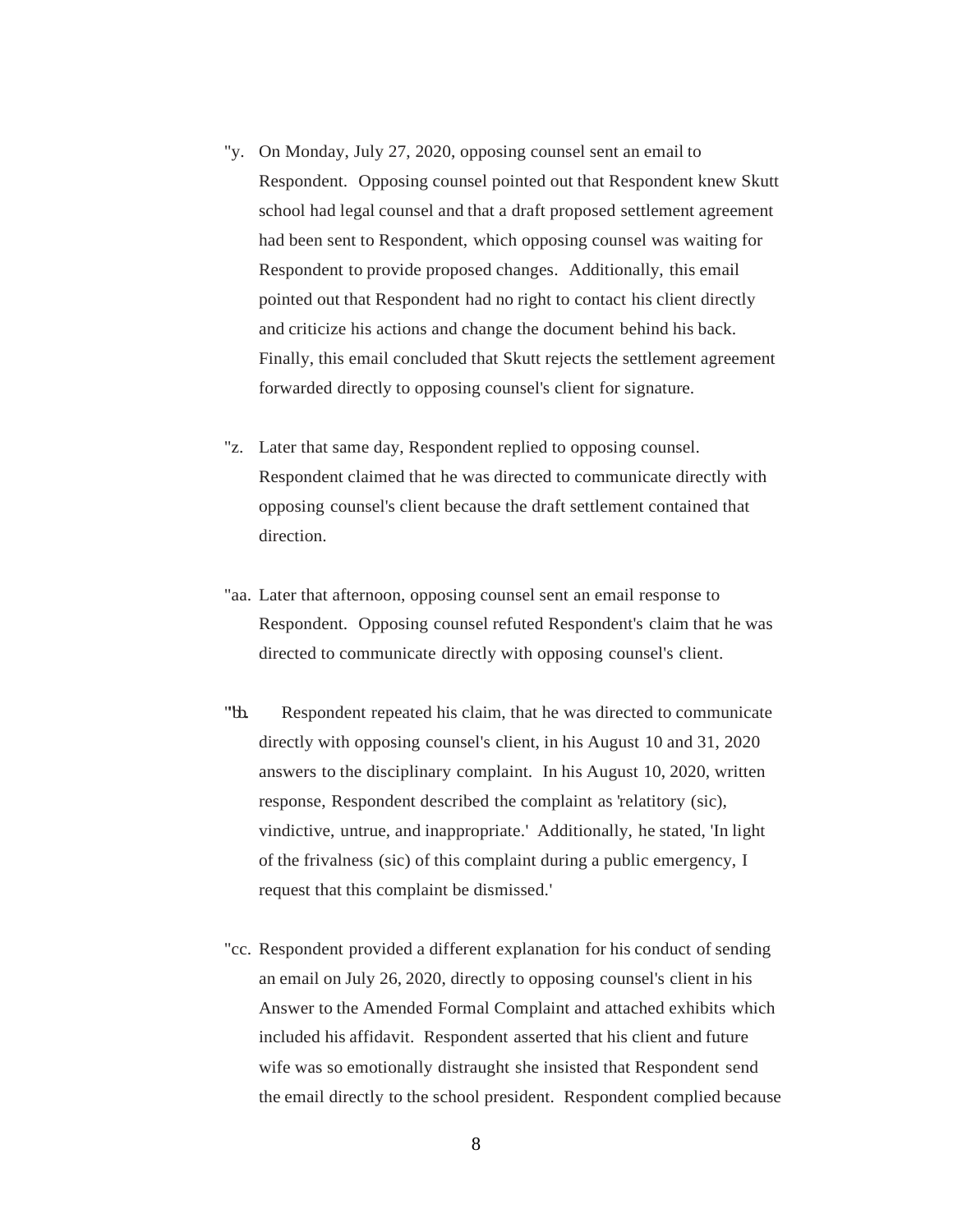he didn't think it would be a binding agreement and to reduce the emotional turmoil his client and future wife was displaying. Respondent now asserts the decision to email opposing counsel's client was impacted by his personal interest in the mental health of his client and future wife.

- "dd. On August 1, 2020, Respondent sent an email to opposing counsel. Respondent attached an unedited copy of the document originally provided by opposing counsel on July 9, 2020, which was now signed by Client S.D. On August 4, 2020, staff for opposing counsel replied by attaching a fully executed copy of the original settlement agreement between the school and Client S.D.
- "ee. Respondent learned that opposing counsel had filed a complaint with the Disciplinary Administrator's Office related to the July 26, 2020, email and unilaterally changed settlement that Respondent sent to Skutt school president.
- "ff. On August 4, 2020, Respondent sent an email to opposing counsel and asked opposing counsel to reconsider the bar complaint filed with the Disciplinary Administrator's Office. Later that day, Respondent followed up by sending opposing counsel an email saying that his client was considering all her options.
- "gg. Prior to July of 2020, Respondent and his client, S.D., were engaged to be married. Respondent had recently gone through a very difficult divorce and the custody and care of his two children was an ongoing and a contentious issue. In addition, S.D.'s mother was diagnosed with terminal cancer a few months before. S.D. has a history of depression and anxiety. When Skutt terminated her in March of 2020, a termination that S.D. attributed to her revelation that she was considering marrying Respondent without a Catholic annulment, S.D. became very upset, angry, and disrespected. S.D. saw the termination as an afront, as unjust, and she had great concerns as to how she would continue professionally in the midst of the pandemic.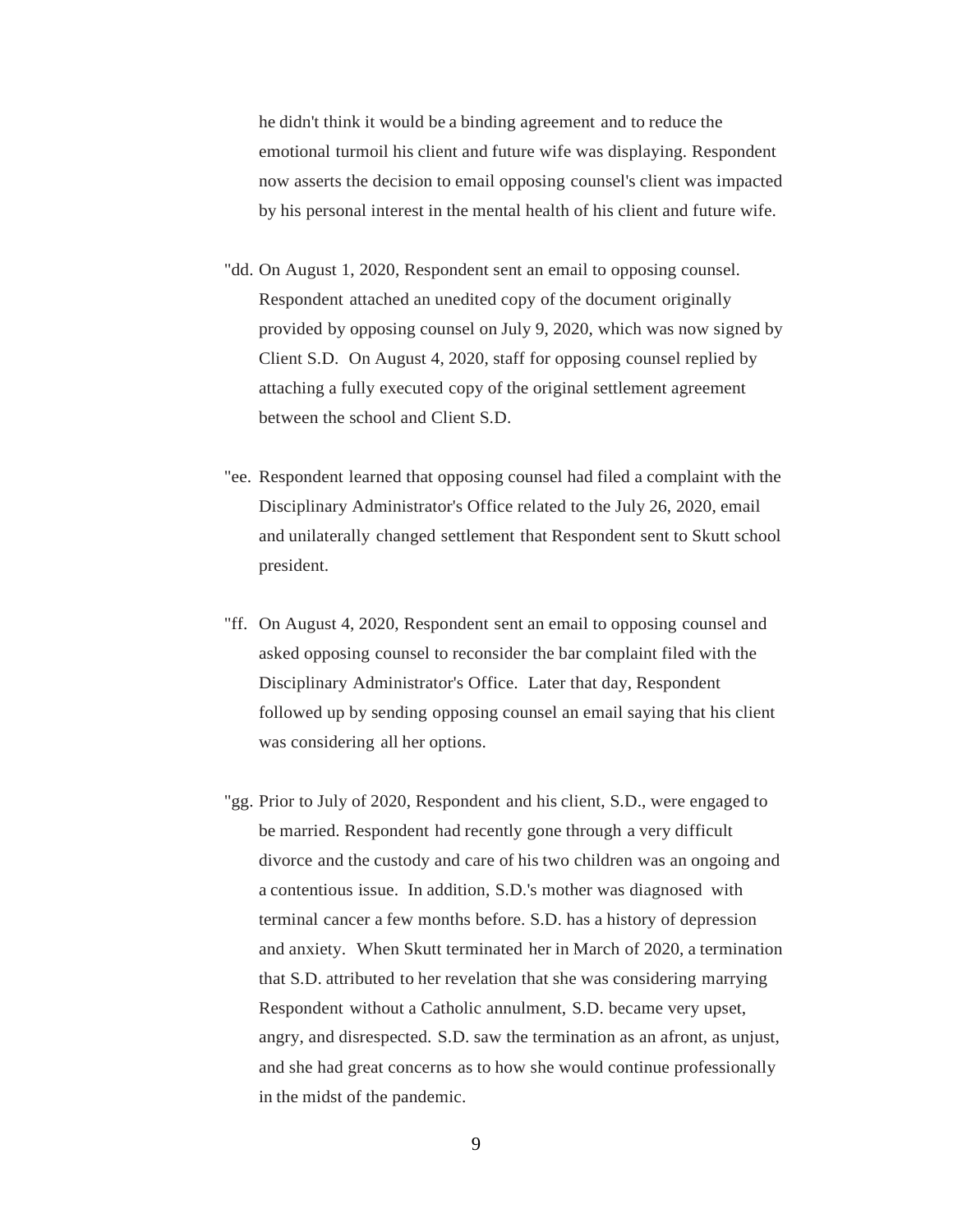- "hh. At this time, Respondent was employed with the Small Business Administration where he was regularly working as much as 70 hours per week. He suffered from ADHD Inattentive Type, which his doctor was attempting to treat with one Ritalin tablet per day. S.D. asked Respondent to help her with her claim against Skutt Catholic. Respondent was reluctant to do so but entered into a limited representation of S.D. in which he made it clear that (a) he would take no action on S.D.'s behalf until he received admission to the Federal District Court for the District of Nebraska, and (b) that he would not represent S.D. if any court action were required and (c) she would need to find another attorney, and (d) Respondent made it clear to S.D. that he would not take any fees in return for his work for her.
- "ii. Respondent quickly perceived that Skutt Catholic would not voluntarily offer any financial settlement to S.D. After discussing the matter with his client, S.D. agreed that she would release Skutt Catholic if they would permit her to keep her computer and her iPad, permit her access to her school email account and hard drive so that she could download materials that she needed, and if Skutt Catholic would agree to a nondisparagement and non-interference clause.
- "jj. On July 26, 2020, Respondent understood that another workweek was about to begin and that if S.D. did not agree to accept the Settlement Agreement on that day, he did not think he would have time to work with her later in the week. As a result, a highly emotional discussion ensued in which S.D. refused to sign the Settlement Agreement that had been presented by Skutt Catholic and, in fact, she finally took the Settlement Agreement that Skutt Catholic had submitted and added modifications to it. Respondent explained to S.D. that, in his opinion, such changes constituted a counteroffer and a rejection of the offer presented by Skutt Catholic and there would be no meeting of the minds and thus, no contract.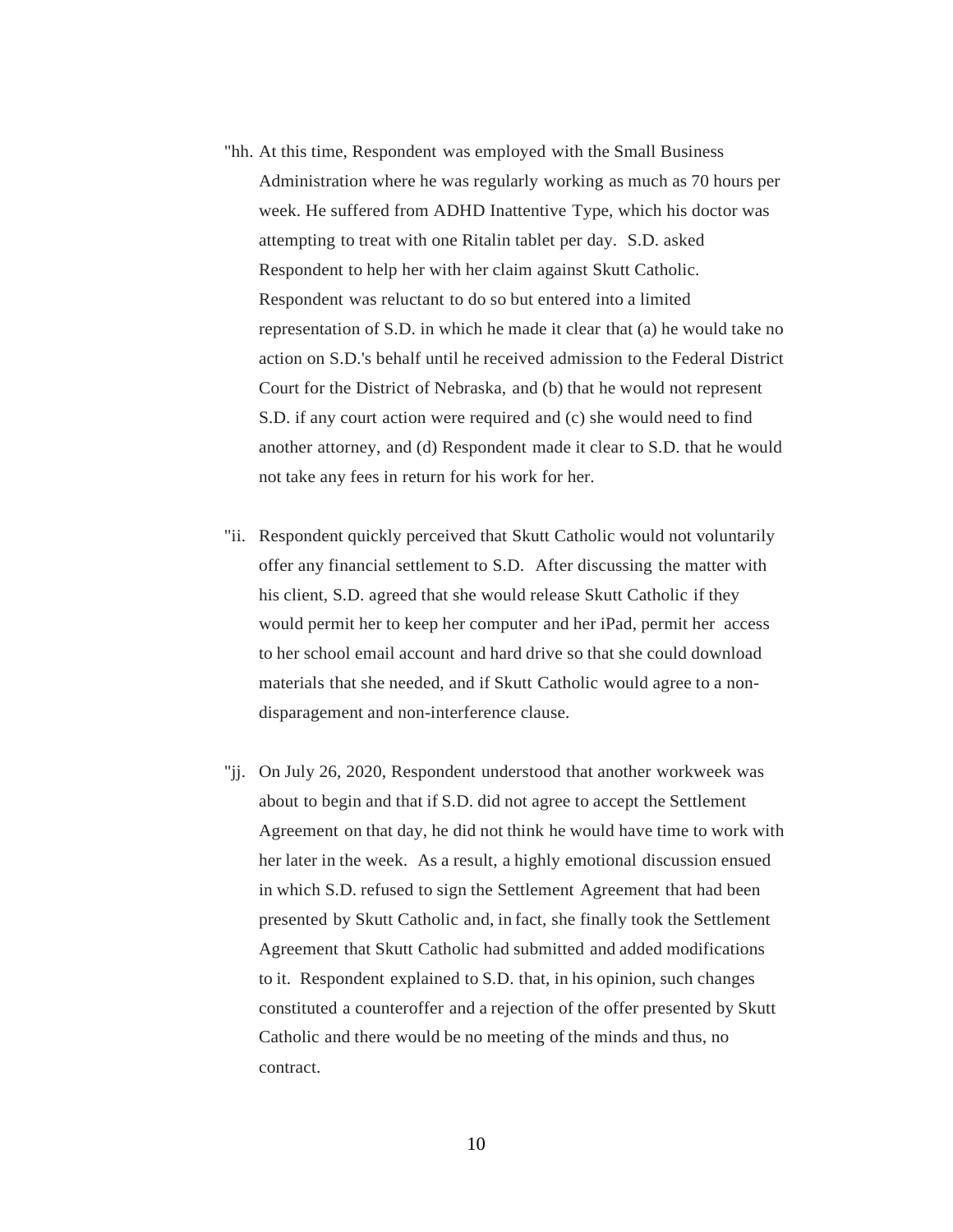- "kk. S.D., however, was in a highly emotional state. She had previously discussed suicidal thoughts with Respondent he feared that she would hurt herself in the state she was in, and he did not know how to defuse the situation.
- "ll. Respondent's Ritalin medication, to the extent it had any effect, had been taken many hours before. At the critical moment, he overlooked the fact that, as an attorney, he should not be communicating with a represented party. In his concern for S.D., in his sleep-deprived and inadequately medicated state, he was subject to the confusion, inattentiveness, and impulsivity of his condition and, he agreed to send the modified agreement by email to Jeremy Moore.
- "mm. Since July of 2020, Respondent moved from Omaha to Johnson County, Kansas. Respondent had recently gone through a very difficult divorce and the custody and care of two of his five children was an ongoing and a contentious issue. He found a new doctor who changed Respondent's medication from Ritalin to Adderall, which Respondent takes twice per day. Respondent's control of his ADHD condition has improved markedly under his new treatment plan. Respondent has been able to start and begin to grow a practice devoted to estate planning. In this practice, Respondent has much better control over his schedule and his stress level. But most importantly, Respondent is now receiving treatment that has greatly enhanced his ability to practice law.
	- "nn. Respondent admits his mistake of July 26, 2020, but states that the thought of deceiving Skutt Catholic never even entered his mind. His focus was on blunting what he perceived an to be an extremely emotionally and traumatic episode in which he was truly concerned that S.D. would lose control. And his ability to attend to and recognize the consequences of actions given his lack of proper medication for his conditions undermined his ability to catch his mistake before he sent that email on July 26, 2020.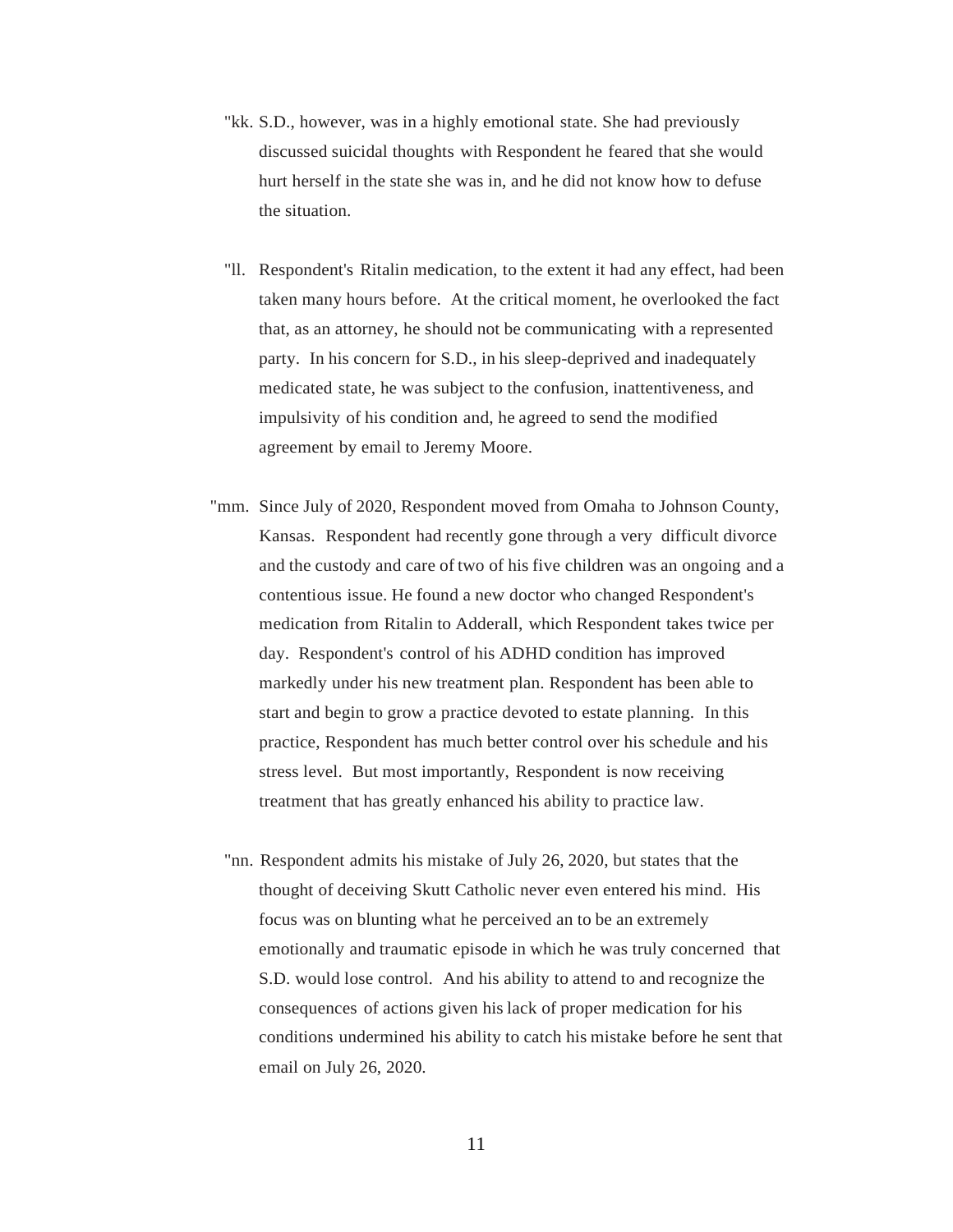- "2. Conclusions of Law: Petitioner and Respondent stipulate and agree that Respondent violated the following Supreme Court Rules and Kansas Rules of Professional Conduct: . . .
	- "a. KRPC 1.2(a) and (e) (Scope), provides that a lawyer shall abide by a client's decisions concerning the lawful objectives of representation, subject to paragraphs (e). Rule 1.2(e) provides that when a lawyer knows that a client expects assistance not permitted by the rules of professional conduct, the lawyer shall consult with the client regarding the relevant limitations on the lawyer's conduct. When Respondent's client insisted on communicating with a represented party by sending a modified settlement agreement which was described by Respondent as the result of consultation with opposing counsel, when it was not; and Respondent complied with his client's directive that was not permitted by the rules of professional conduct he violated Rule 1.2(e).
	- "b. KRPC  $1.7(a)(2)$  (Conflict), provides that a lawyer shall not represent a client if the representation involves a concurrent conflict of interest. A concurrent conflict of interest exists if there is a substantial risk that the representation of a client will be materially limited by the personal interest of the lawyer. Respondent's concern for Client S.D. and his future wife's emotional wellbeing [was] exacerbated by his ADHD medical condition which was being inadequately treated at the time. As a result, he was subject to inattentiveness, loss of focus, confusion, and impulsivity associated with his medical condition which contributed to his willingness to communicate with a represented party.
	- "c KRPC 8.5 (Jurisdiction), a lawyer admitted to practice in this jurisdiction is subject to the disciplinary authority of this jurisdiction although engaged in practice elsewhere.
	- "d. KRPC 4.1(a) (Truthfulness to Others), in the course of representing a client a lawyer shall not knowingly make a false statement of material fact or law to a third person. Respondent's May 15, 2020, demand letter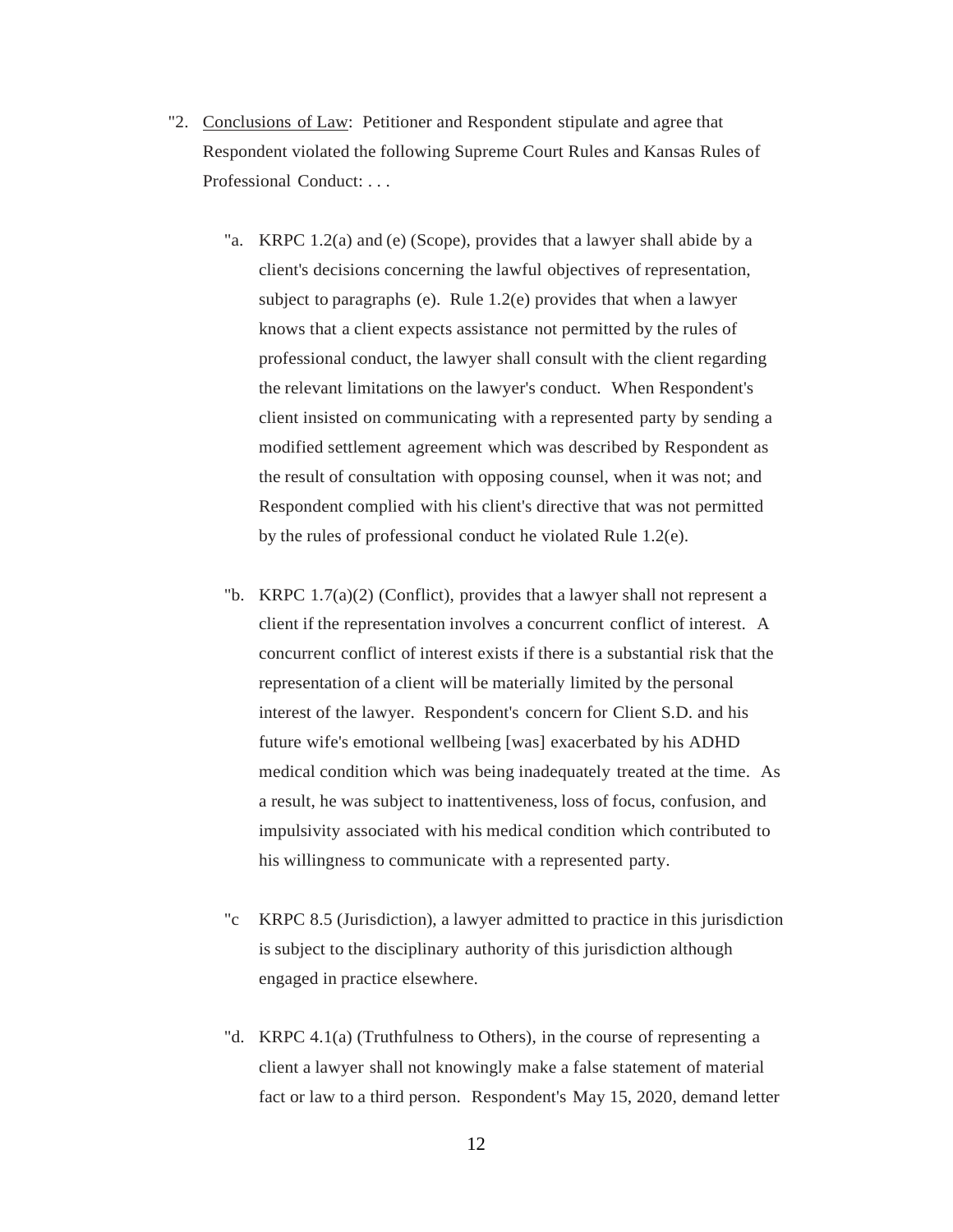sent to the president of the school was on letterhead that provided a physical address for Respondent. Respondent's office letterhead address on his demand letter does not coincide with any address on his Kansas Attorney registration forms listing his home or business address. The address provided by Respondent on his demand letter is a single-family home. Respondent was living at Client S.D.'s home and this was not their home address. The address on Respondent's demand letter was a false statement of material fact to a third person. Additionally, Respondent's May 15, 2020, demand letter to Skutt school stated that 'attorney fees to date are \$25,666,' which was false because Respondent agreed to work on S.D.'s case pro bono. Further, Respondent's July 26, 2020, email to the president of Skutt school implied that the document attached to Respondent's email was the result of consultations with opposing counsel, when that is factually incorrect.

- "e. KRPC 4.2 (Communication Represented Persons), prohibits a lawyer from communicating about the subject of the representation with a person the lawyer knows to be represented by another lawyer in the matter, unless the lawyer has the consent of the other lawyer. Respondent sent an email to the president of Skutt school when Respondent knew the president was represented. Additionally, Respondent had been directed on May 22, 2020, to direct any future correspondence to the attorney. Further, the unilaterally modified settlement was signed by Client S.D. and Respondent's email directed the president of Skutt to sign the document, which contained a provision that it would be deemed accepted if not signed within 21 days. If the president of Skutt had trusted Respondent that the document was the product of 'consultation' with opposing counsel and signed as directed by Respondent, it would have been a binding contract which would require litigation to show that it was not enforceable due to mistake or fraud.
- "f. KRPC 8.4(a) (c) and (d) (Misconduct), Subparagraph (a) prohibits a lawyer from violating or attempting to violate the rules of professional conduct. Subparagraph (c) prohibits engaging in conduct involving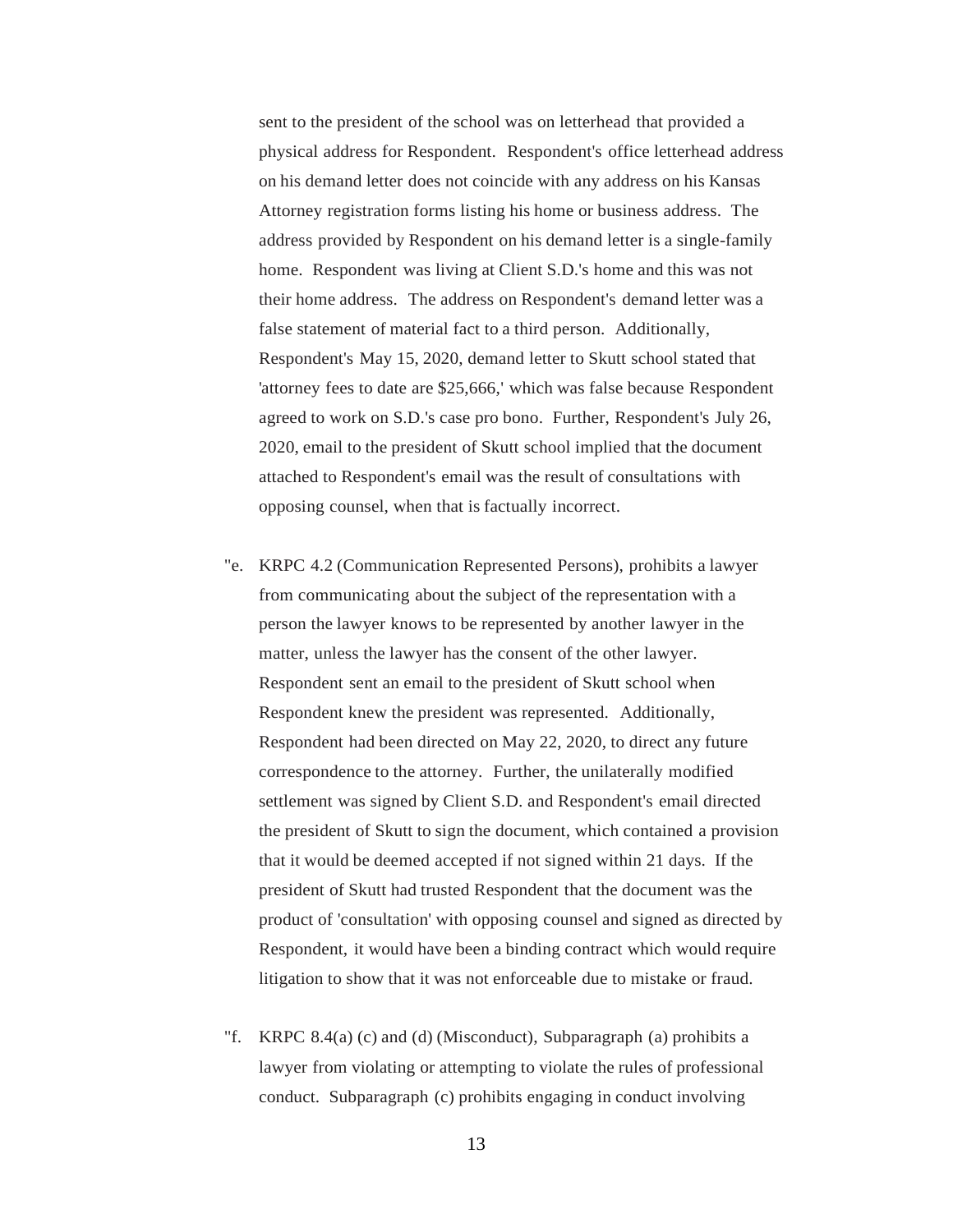misrepresentation. Respondent's Retainer Agreement for Attorney Services, dated March 28, 2020, stated that Respondent held a license to practice law in Federal District of Nebraska, which was a false statement of material fact. The retainer agreement was provided to Office of Disciplinary Administrator. The Office of Disciplinary Administrator did not investigate Respondent's Retainer Agreement for Attorney Services as unlicensed practice of law based on the representation in his document that he held a federal license in Nebraska at the time. Subparagraph (d) prohibits a lawyer from engaging in conduct that is prejudicial to the administration of justice. Respondent asked the complainant to reconsider his bar complaint which is prejudicial to the administration of justice. The Disciplinary Administrator's Office has a duty to investigate complaints of unprofessional conduct. Respondent learned of the complaint and asked opposing counsel to reconsider the bar complaint. The same day, Respondent sent a follow up email stating that his client was considering all of her options.

. . . .

- "4. Recommendations for Discipline: Petitioner and Respondent jointly recommend that Respondent be suspended for six-months but that three months be stayed. Additionally, that Respondent be placed on one year of probation that includes:
	- "a. The Respondent will sign and follow all aspects of a KALAP [Kansas Lawyers Assistance Program] Monitoring Agreement.
	- "b. The Respondent will participate in a KALAP Law Practice Management program, which will include a consultation and implementation of recommendations.
	- "c. The Respondent will participate in a KALAP peer mentoring and support.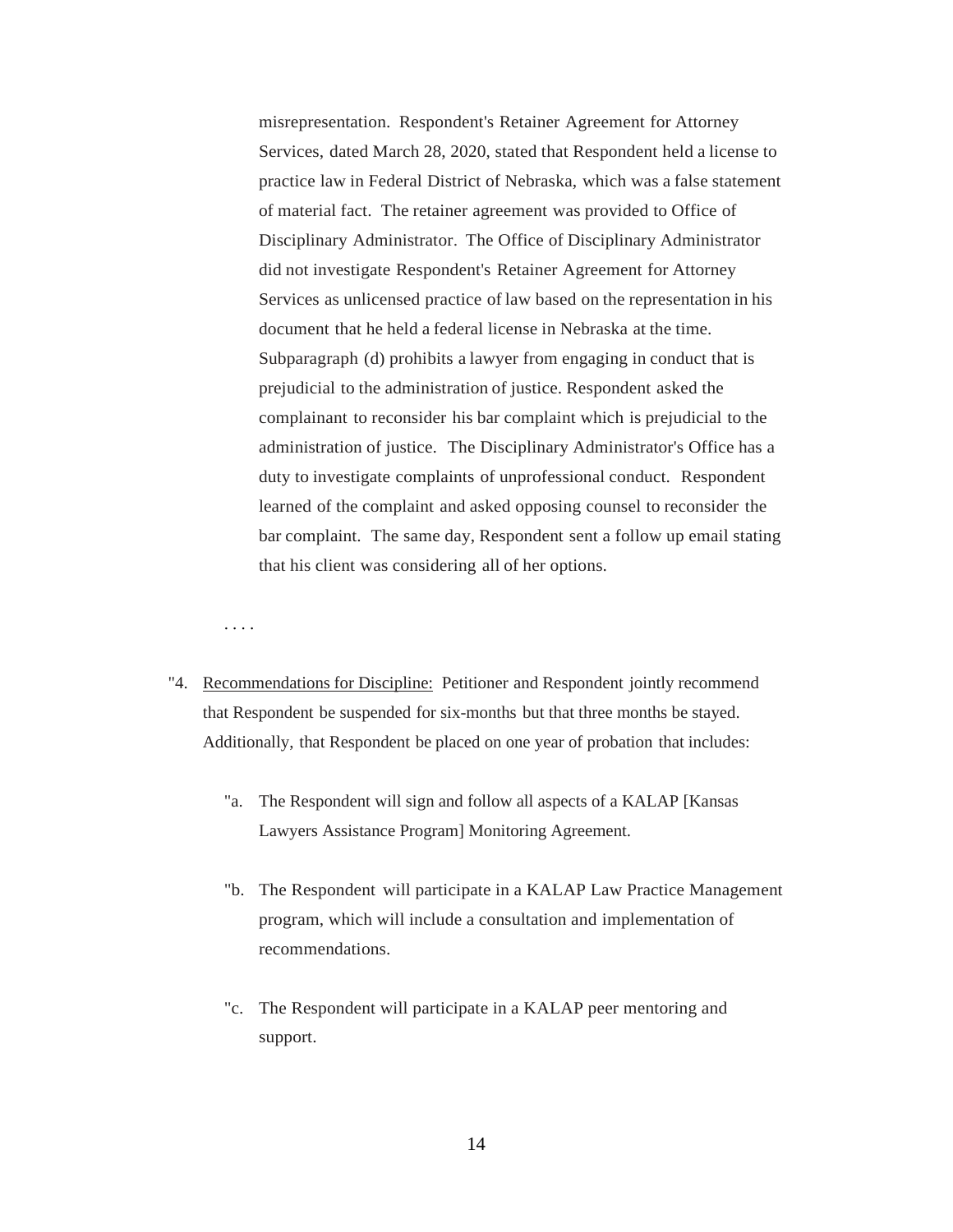- "d. Respondent will consult with KALAP to identify a practice monitor to work with him on a regular basis during the term of his probation.
- "e. Respondent will pay the costs in an amount to be certified by the Disciplinary Administrator's Office.
- "5. Additional Statements and Stipulations:
	- "a. Petitioner and Respondent agree that no exceptions to the findings of fact and conclusions of law will be taken.
	- "b. Respondent understands and agrees that pursuant to Supreme Court Rule 223(f), this Summary Submission Agreement is advisory only and does not prevent the Supreme Court from making its own conclusions regarding rule violations or imposing discipline greater or lesser than the parties' recommendation.
	- "c. Respondent also understands and agrees that after entering into this Summary Submission Agreement he will be required to appear before the Kansas Supreme Court for oral argument under Supreme Court Rule 228(i)."

# **DISCUSSION**

In a disciplinary proceeding, this court generally considers the evidence, the disciplinary panel's findings, and the parties' arguments to determine whether KRPC violations exist and, if they do, the appropriate discipline to impose. Attorney misconduct must be established by clear and convincing evidence. *In re Foster*, 292 Kan. 940, 945, 258 P.3d 375 (2011); see also Supreme Court Rule 226(a)(1)(A) (2022 Kan. S. Ct. R. at 281) (a misconduct finding must be established by clear and convincing evidence). "Clear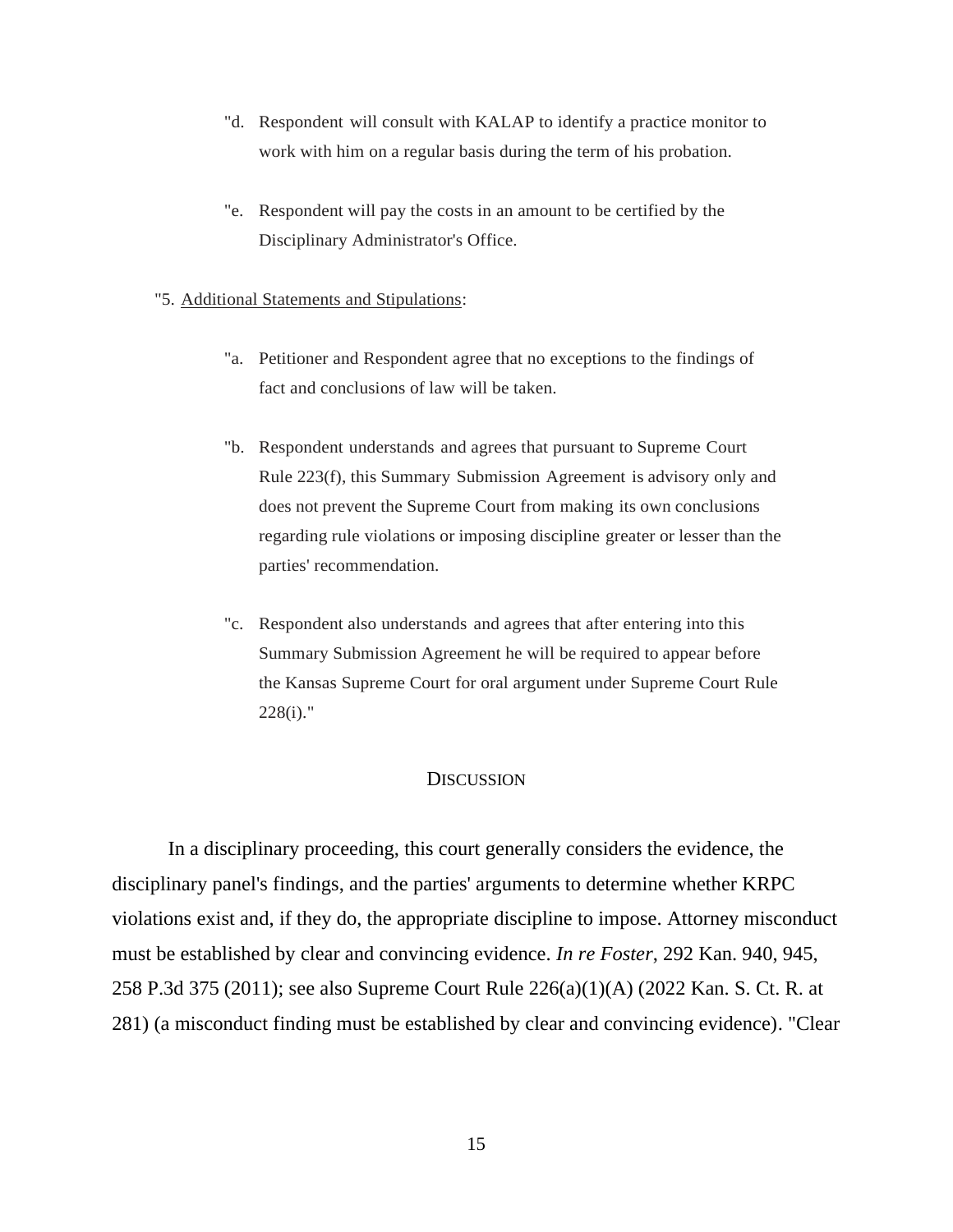and convincing evidence is 'evidence that causes the factfinder to believe that "the truth of the facts asserted is highly probable."'" *In re Lober*, 288 Kan. 498, 505, 204 P.3d 610 (2009).

The Disciplinary Administrator provided Jahn with adequate notice of the formal complaint and the hearing on the formal complaint, but Jahn waived that hearing as part of the summary submission agreement. In compliance with the version of Rule 223(b) in effect at the time, the summary submission agreement contained the following information:

"(1) an admission that the respondent engaged in the misconduct;

(2) a stipulation as to the contents of the record, findings of fact, and conclusions of law—including each violation of the Kansas Rules of Professional Conduct, the Rules Relating to Discipline of Attorneys, or the attorney's oath of office;

(3) a recommendation for discipline;

(4) a waiver of the hearing on the formal complaint; and

(5) a statement by the parties that no exceptions to the findings of fact or conclusions of law will be taken." Rule 223(b) (2021 Kan. S. Ct. R. at 273).

The Kansas Board for Discipline of Attorneys approved the summary submission and canceled a hearing under Rule 223(e)(2). As a result, the factual findings in the summary submission are admitted. See Supreme Court Rule 228(g)(1) (2022 Kan. S. Ct. R. at 288) ("If the respondent files a statement . . . that the respondent will not file an exception . . . , the findings of fact and conclusions of law in the final hearing report will be deemed admitted by the respondent.").

When the parties signed the summary submission agreement, Rule 223 did not require the agreement to identify applicable aggravating or mitigating factors. See Rule 223 (2021 Kan. S. Ct. R. at 273). However, the current version of Rule 223 does impose this requirement. See Rule 223(b)(2)(D) (2022 Kan. S. Ct. R. at 277). At oral argument,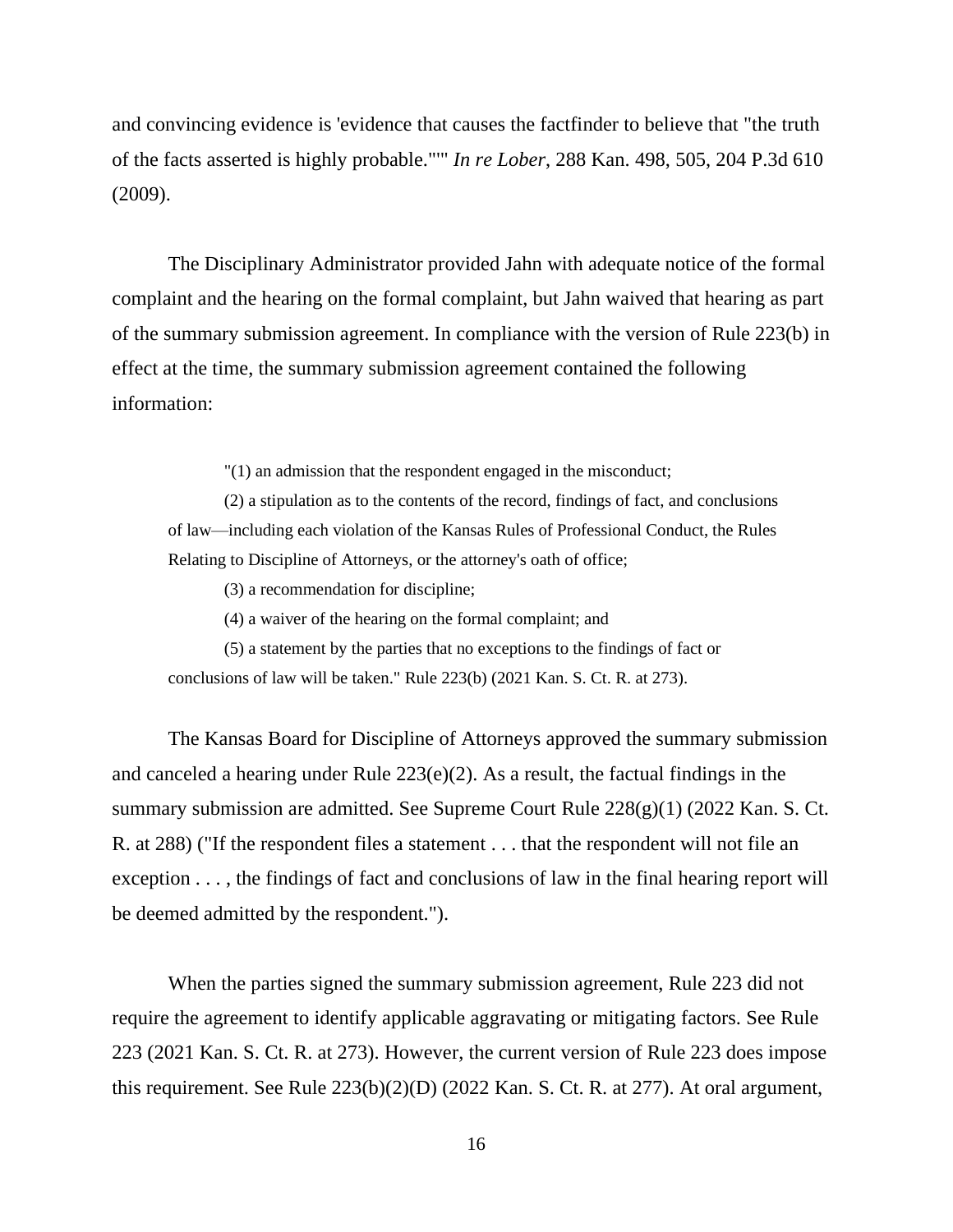the attorney representing the office of the Disciplinary Administrator recited the following aggravating and mitigating factors:

Aggravating Factors: prior discipline and multiple offenses. See ABA Standards for Imposing Lawyer Sanctions, § 9.2.

Mitigating Factors: personal and emotional issues, cooperation in the disciplinary investigation and proceedings, and remorse. See ABA Standards for Imposing Lawyer Sanctions, § 9.3.

Jahn orally stipulated to the existence of both the aggravating and mitigating factors set forth by the attorney for the Disciplinary Administrator's office. We thus adopt the findings and conclusions set forth by the parties in the summary submission and at oral argument.

Before proceeding, we take this opportunity to address some of the evidence presented to establish that Jahn violated KRPC 4.1(a) (truthfulness). Jahn sent a demand letter to the opposing party, Skutt Catholic High School, stating that "attorney fees to date are \$25,666," and his client, S.D., was willing to settle for an amount of money that included those attorney fees. The summary submission agreement claims Jahn's statement that "attorney fees to date are \$ 25,666" misrepresented the facts because he had agreed to represent S.D. pro bono. We are not persuaded this statement constitutes clear and convincing evidence of untruthfulness.

Although Jahn was not charging S.D. for his services, S.D. may still have been entitled to an award of attorney fees if she had prevailed on her employment discrimination claims against Skutt. Both federal law and Nebraska state law authorize courts to award attorney fees in employment discrimination cases. See 42 U.S. C.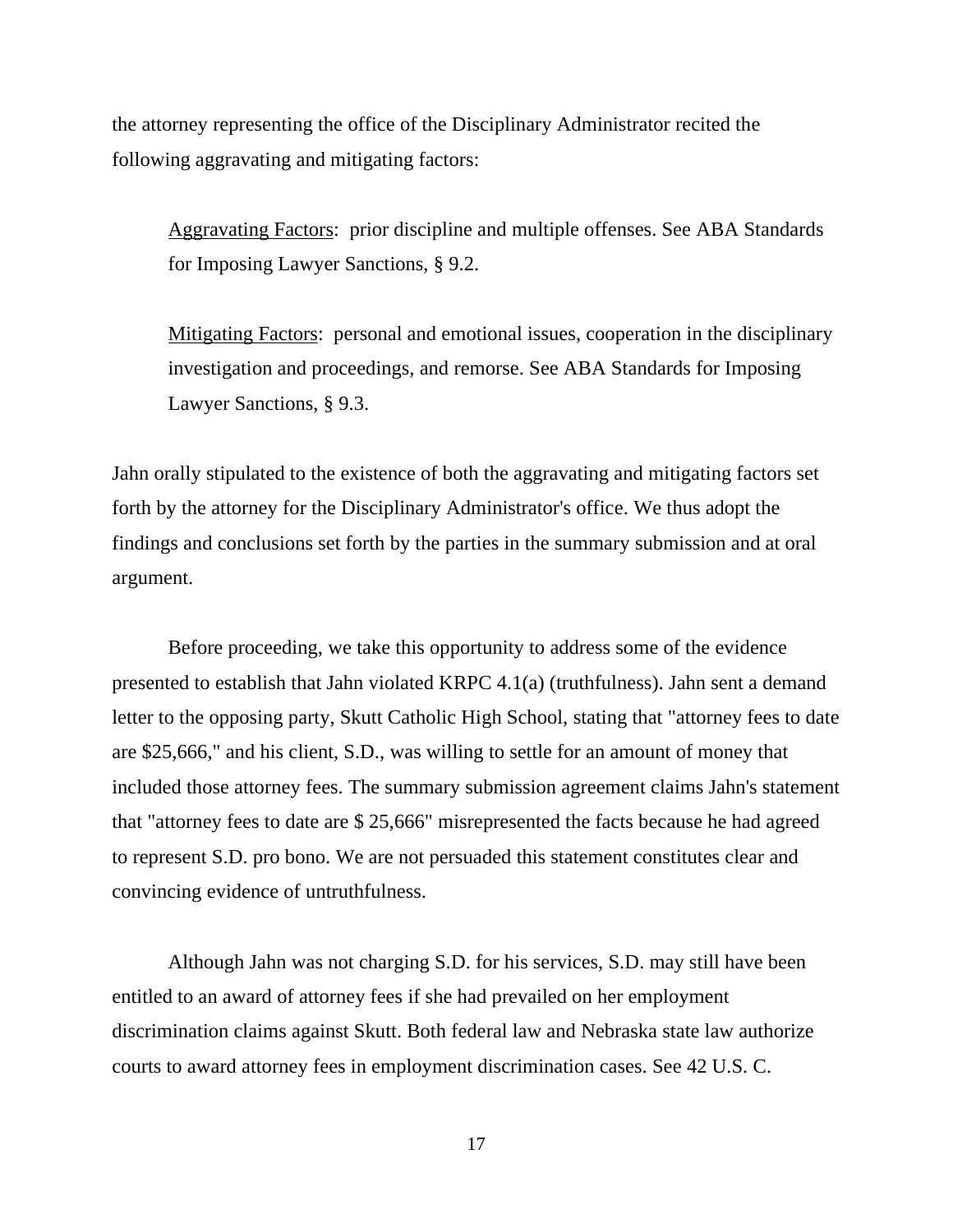§ 2000e-5(k) (2018) (granting courts discretion to award attorney fees to prevailing party in federal employment discrimination action); Neb. Rev. Stat. § 48-1120 (granting courts discretion to award attorney fees when state employment discrimination action is appealed to district court).

And both federal courts and Nebraska state courts have held that a prevailing party may recover attorney fees even when his or her attorney provided representation pro bono. See *Blanchard v. Bergeron*, 489 U.S. 87, 95, 109 S. Ct. 939, 103 L. Ed. 2d 67 (1989) (fact that nonprofit legal services organization represented prevailing civil rights plaintiff pro bono did not preclude award of attorney fees); *Starks v. George Court Co., Inc.*, 937 F.3d 311, 315-16 (7th Cir. 1991) (holding court did not abuse its discretion in awarding attorney fees to prevailing employment discrimination plaintiff who proceeded in forma pauperis and received court-appointed counsel); *Copeland v. Marshall*, 641 F.2d 880, 899-900 (D. C. Cir. 1980) (holding law firm's decision to originally provide pro bono representation irrelevant in determining attorney fee award in federal employment discrimination case); *Black v. Brooks*, 285 Neb. 440, 450-56, 827 N.W.2d 256 (2013) (statute permitted reasonable attorney fees to be awarded to pro bono attorneys representing tenant in claim against landlord); see also *Seller v. Reefer Systems*, 305 Neb. 868, 943 N.W.2d 275 (2020) (award of "reasonable attorney fees" in workers compensation case based on value of services provided and not fee agreement).

Because the law does not foreclose S.D. from pursuing an award of attorney fees merely because Jahn was providing legal services to S.D. pro bono, Jahn's request for attorney fees does not clearly and convincingly establish a violation of KRPC 4.1(a). Even so, other evidence supports a finding that Jahn violated KRPC 4.1(a), including: (1) his use of a letterhead with an incorrect physical address for his office; and (2) his email to the opposing party, with a modified settlement agreement attached, which implied the attached settlement was the product of "consultations" with the opposing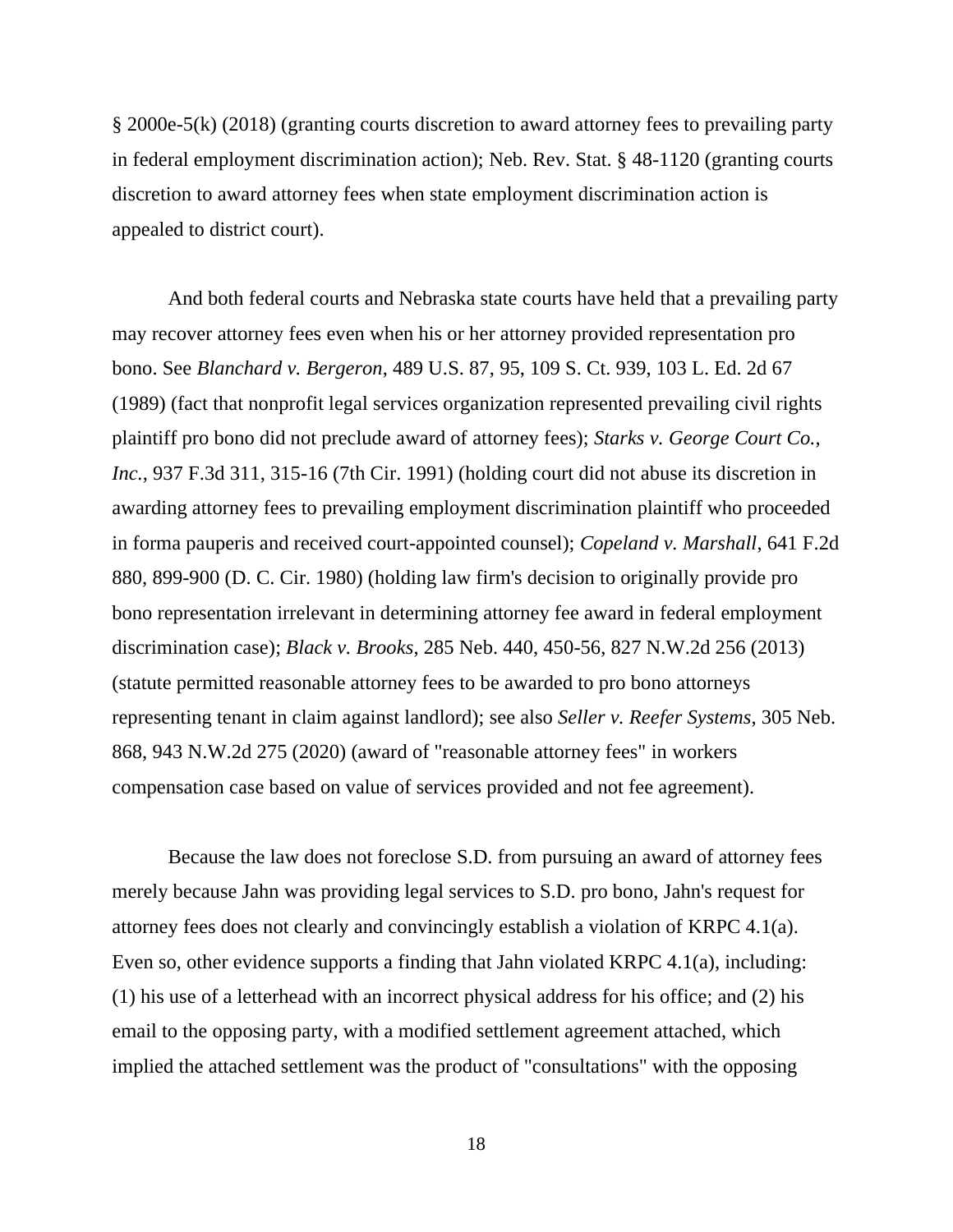party's counsel. And we find this evidence sufficient to meet the clear and convincing standard, even without considering Jahn's statement about attorney fees in the demand letter.

We conclude that the summary submission and the parties' stipulations before us establish by clear and convincing evidence that the charged conduct violated KRPC 1.2(a) and (e) (2022 Kan. S. Ct. R. at 329) (scope of representation); KRPC 1.7(a)(2) (2022 Kan. S. Ct. R. at 342) (conflict of interest); KRPC 4.1(a) (2022 Kan. S. Ct. R. at 403) (truthfulness); KRPC 4.2 (2022 Kan. S. Ct. R. at 404) (communication with person represented by counsel); KRPC 8.4(a), (c), and (d)  $(2022 \text{ Kan. S. Ct. R. at } 434)$ (misconduct); and KRPC 8.5 (2022 Kan. S. Ct. R. at 435) (jurisdiction).

The only remaining issue is to decide the appropriate discipline for these violations. In the summary submission agreement, the parties jointly recommend a sixmonth suspension of Jahn's law license with the suspension being stayed after three months provided that Jahn enter a one-year probation plan approved by the Disciplinary Administer. A summary submission agreement is advisory only and does not prevent us from imposing discipline greater or lesser than the parties' recommendation. Rule 223(f). After full consideration, we hold that the appropriate sanction for Jahn's misconduct is a six-month suspension with the suspension being stayed after three months provided Jahn enters an approved one-year probation plan that includes the following conditions:

- 1. Sign and follow KALAP Monitoring Agreement;
- 2. Participate in KALAP Law Practice Management program, including consultation and implementation of recommendations;
- 3. Participate in KALAP peer mentoring and support; and
- 4. Consult with KALAP to identify a practice monitor to work with regularly during probation.